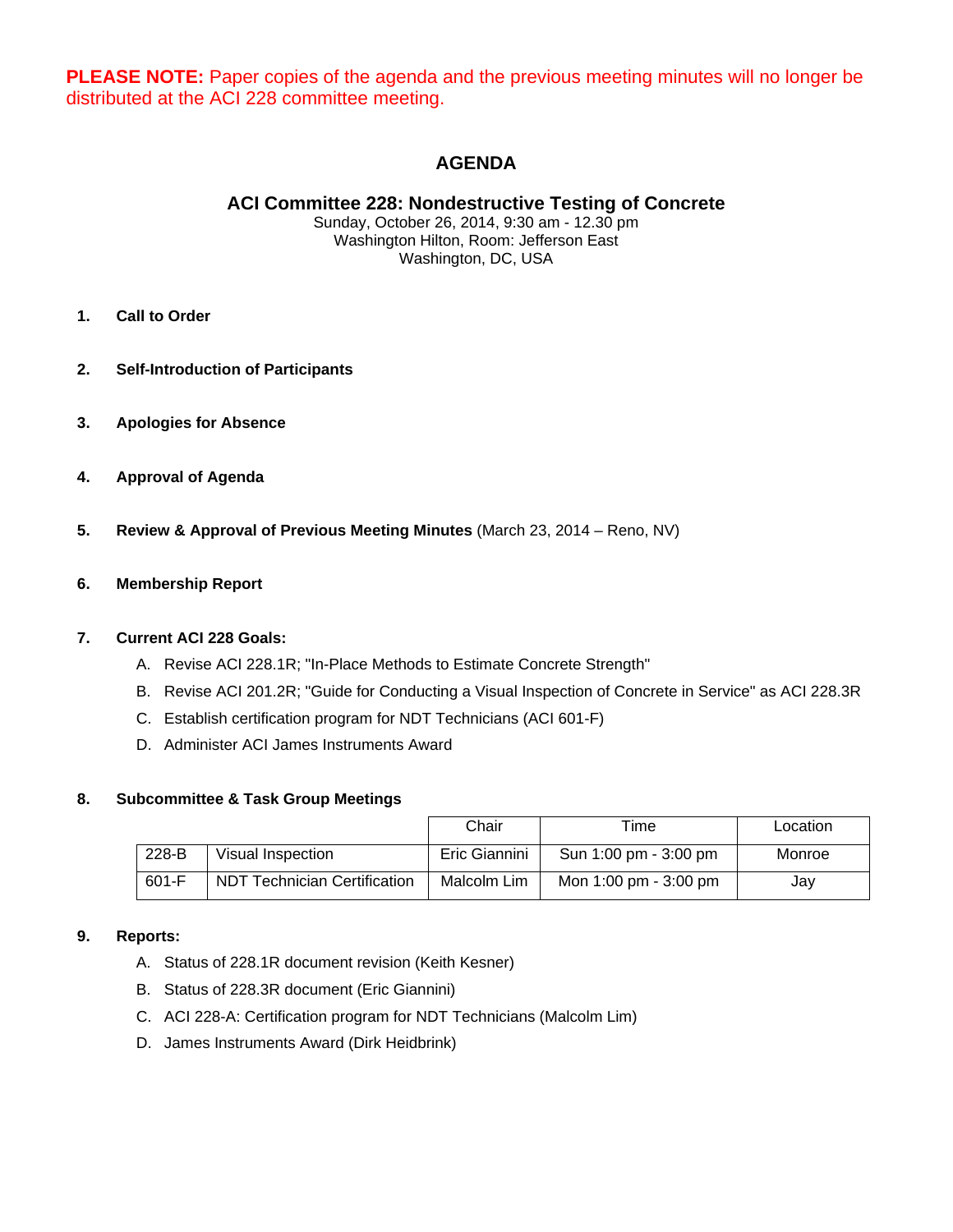#### **10. Liaison Reports:**

| <b>ACI 201</b>      | <b>Durability of Concrete</b>                                    | Andrew Boyd              |
|---------------------|------------------------------------------------------------------|--------------------------|
| <b>ACI 207</b>      | Mass Concrete                                                    | <b>Chris Ferraro</b>     |
| <b>ACI 214</b>      | Evaluation of Results of Tests to Determine the Strength of Conc | Allyn Luke               |
| <b>ACI 222</b>      | Corrosion of Metals in Concrete                                  | Pouria Ghods             |
| <b>ACI 224</b>      | Cracking                                                         | Jacob Bice               |
| <b>ACI 231</b>      | Properties of Concrete at Early Ages                             | Nick Carino              |
| <b>ACI 236</b>      | <b>Material Science of Concrete</b>                              | <b>Muhammed Basheer</b>  |
| <b>ACI 301</b>      | <b>Specifications for Concrete</b>                               | Nick Carino              |
| <b>ACI 311</b>      | Inspection of Concrete                                           | <b>Robert Jenkins</b>    |
| <b>ACI 336</b>      | Footings, Mats and Drilled Piers                                 | <b>Bernie Hertlein</b>   |
| <b>ACI 342</b>      | Evaluation of Concrete Bridges and Bridge Elements               | Jacob Bice               |
| <b>ACI 362</b>      | <b>Parking Structures</b>                                        | <b>Boris Dragunsky</b>   |
| <b>ACI 364</b>      | Rehabilitation                                                   | Keith Kesner             |
| <b>ACI 365</b>      | Service Life Prediction                                          | <b>Muhammed Basheer</b>  |
| <b>ACI 437</b>      | <b>Strength Evaluation of Existing Concrete Structures</b>       | Keith Kesner             |
| <b>ACI 440</b>      | Fiber-Reinforced Polymer Reinforcement                           | Michael Brown            |
| <b>ACI 444</b>      | Structural Health Monitoring and Instrumentation                 | John Popovics            |
| <b>ACI 543</b>      | <b>Concrete Piles</b>                                            | William Ciggelakis       |
| <b>ACI 546</b>      | Repair of Concrete                                               | Ken Lozen                |
| <b>ACI 562</b>      | Evaluation, Repair, and Rehabilitation of Concrete Buildings     | Keith Kesner             |
| <b>ACI E706</b>     | <b>Concrete Repair Education</b>                                 | Ken Lozen                |
| <b>ICRI 150</b>     | ICRI Notes on ACI 562 Code Requirements                          | Liyang Jiang             |
| <b>ICRI 210</b>     | Evaluation                                                       | Ken Lozen                |
| <b>TRB AFF40(1)</b> | Nondestructive Evaluation of Structures                          | Larry Olson              |
| <b>RILEM ISC</b>    | Nondestructive In Situ Strength Assessment of Concrete           | <b>Thomas Schumacher</b> |
| <b>RILEM OSM</b>    | On-Site Measurement of Conc and Masonry by Visualized NDT        | John Popovics            |

# **11. ACI Sessions:**

- A. "Non-Destructive Testing of Concrete: Capabilities and Limitations" Forum Sponsored by Committee 123: Research and Current Developments – Spring 2014, Reno, NV (Malcolm Lim)
- B. "Advances in Condition Assessment of Concrete Bridges" /w 342 Fall 2014, Washington, DC (Larry Olson)
- C. "In Situ Transport Measurements" /w 236 Spring 2014, Fall 2014, Washington, DC (Andrew Boyd) Monday, October 27, 11:00 am - 1:00 pm, Room: Georgetown West
- D. Proposals for New Sessions (Fall 2015 Denver; Spring 2016 Milwaukee, Fall 2016 Philadelphia)
	- i. "Highlights from International Symposium on Non-Destructive Testing in Civil Engineering" *Fall 2015 Denver (Popovics)*
	- ii. Session on "Data Fusion & Combined Methods"
	- iii. Session on "Visual Assessment"  *Shelved until 228.3R is issued.*